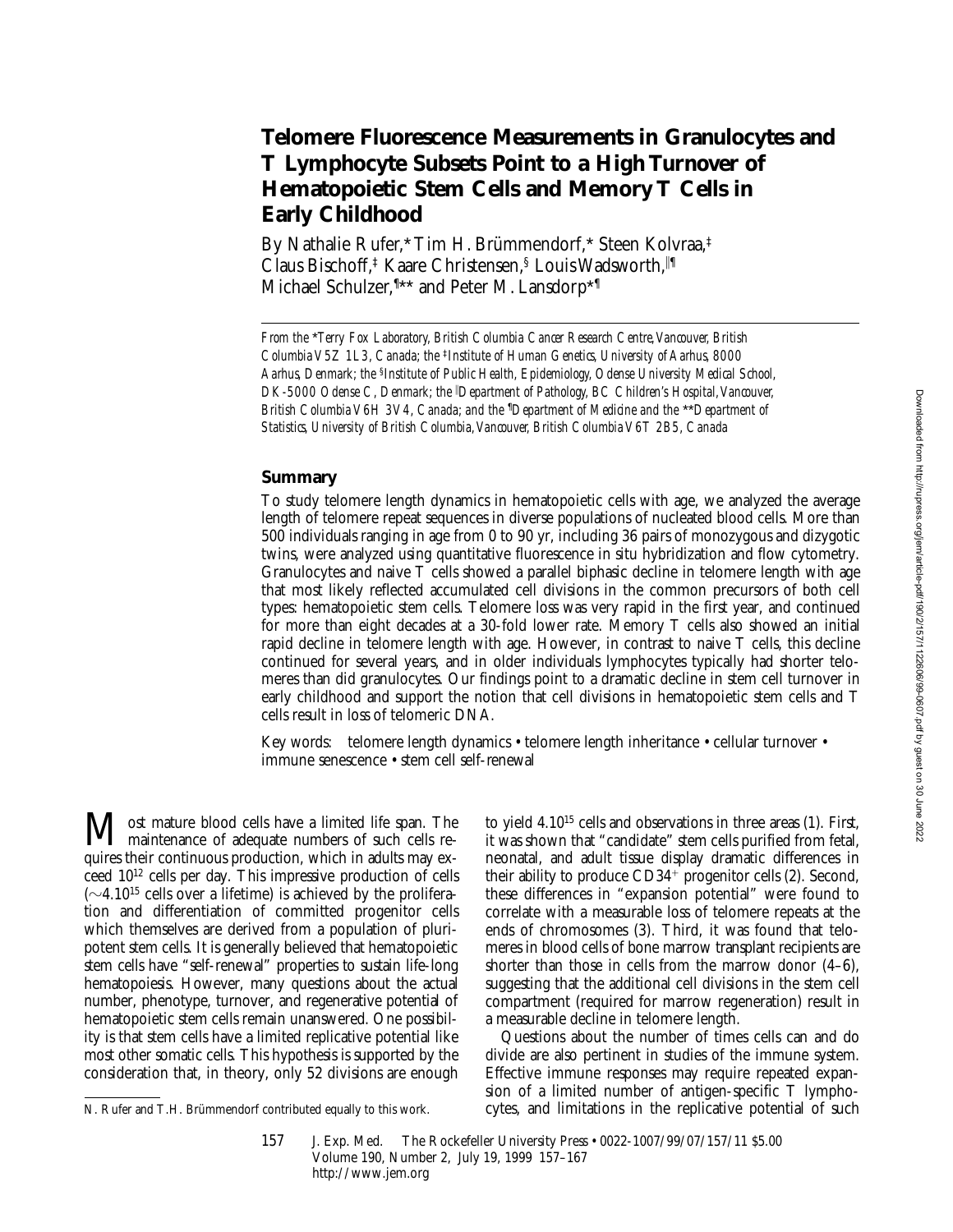cells could eventually compromise immune function. All T cells are derived from hematopoietic stem cells via selection and expansion in the thymus (7). Upon antigen encounter, naive  $\overline{CD4}^+$  and  $\overline{CD8}^+$  T cells are activated to proliferate and generate effector as well as memory T cells that can be distinguished from naive T cells by their membrane marker phenotype and other functional characteristics (8, 9). Although it is well accepted that memory or primed T cells arise from naive or unprimed precursor cells, the interrelationship and relative life span of these types of T lymphocytes is controversial. The life span of naive T cells seems to exceed that of memory T cells (10, 11), raising questions about how immunological memory is maintained. Recently, it was found that although thymic function decreases with age, substantial output is maintained into late adulthood (12).

Several previous studies have shown that the length of telomeres in blood cells decreases with age (13–19). In normal diploid fibroblasts (13, 20), T lymphocytes (16), and hematopoietic cells (3), the average telomere length decreases with each cell division in vitro. These observations suggest that telomere length could possibly be used as an indicator of cell divisions in vivo. However, most of these studies have been focused on the decline that begins in early adult life and progresses gradually with advancing age, and very little information is available on telomere length dynamics in early childhood. Furthermore, none of these previous studies have adequately addressed questions about the length of telomeres in subpopulations of leukocytes from individual donors, (e.g., granulocytes and T lymphocyte subpopulations). Different individuals of a given age may show marked genetic variation in telomere length (21). Questions about the dynamics of telomere length in relation to age should therefore ideally be addressed in longitudinal studies of the same individuals. Time constraints limit this approach. Alternatively, to compensate for the variation at any given age, the telomere length dynamics in cells could be studied in a large number of individuals. This approach has been hampered by the laborious nature of conventional telomere length analysis by Southern blot analysis. We recently described the development of fluorescence in situ hybridization  $(FISH)^1$  techniques to measure the average telomere length in cells by flow cytometry (22). Through this approach, a large number of samples can be processed in a single day with the additional advantage that different subpopulations of blood cells can be analyzed separately.

Here we report results of flow FISH measurements in granulocytes and lymphocytes as well as T lymphocyte subsets from peripheral blood samples of  $>500$  individuals ranging in age from 0 to 90 yr. Both granulocytes and total lymphocytes, as well as subpopulations of  $CD4^+$  and  $CD8^+$ T cells, showed a biphasic decline in telomere length that was rapid during early childhood and more gradual, although still highly significant, thereafter. These results point to an unexpected, age-related physiological change in the turnover of hematopoietic stem cells soon after birth. The data are compatible with a finite replicative life span of stem cells and rapid expansion of the number of stem cells early in life followed by a marked decrease in the rate of stem cell divisions in the years that follow.

## **Materials and Methods**

*Human Subjects.* For this study, leftover EDTA blood samples (0.5–5 ml) after coagulation tests and heparinized blood samples from 436 individuals (0-90 yr of age) were obtained. Patients with known malignant, immunological, and infectious diseases were excluded and all patient information except sex and date of birth were removed from the samples before shipment to the Terry Fox Laboratory. In addition, heparinized blood samples from 17 pairs of monozygous (MZ) and 19 pairs of dizygotic (DZ) elderly (mean age of 74 yr) twins from the Longitudinal Study of Aging Danish Twins (LSADT) were also included. The blood samples were given a numerical code and sent by overnight courier from Denmark to Vancouver. The code was broken after results of flow FISH analysis were sent back to Denmark.

*Isolation of Leukocytes and T Lymphocyte Subpopulations.* Peripheral blood leukocytes were obtained after osmotic lysis of red cells using ammonium chloride. Cells were washed with PBS containing 0.1% BSA (Calbiochem Corp.). After hybridization, two populations were observed by light scatter. Cells with high light scatter signals were mainly granulocytes but also included monocytes. No attempt was made to distinguish between the two cell types, which are referred to in the text as granulocytes. For the preparation of lymphocyte subpopulations, PBMCs were obtained after density centrifugation using Ficoll-Hypaque (Ficoll-Hypaque; Amersham Pharmacia Biotech). Typically,  $2 \times 10^6$  PBMCs were stained with the following antibodies: allophycocyanin-labeled antibodies to CD4 (CD4-allophycocyanin; Becton Dickinson), CD45RO-FITC (PharMingen), and CD45RA-PE (3), or CD8-APC (PharMingen), CD27-FITC (PharMingen), and CD45RA-PE. CD4+CD45RA+ CD45RO<sup>-</sup>, CD4<sup>+</sup>CD45RA<sup>-</sup>CD45RO<sup>+</sup>, CD8<sup>+</sup>CD45RA<sup>+</sup> CD27<sup>+</sup>, CD8<sup>+</sup>CD45RA<sup>+</sup>CD27<sup>-</sup>, and CD8<sup>+</sup>CD45RA<sup>-</sup>CD27<sup>+</sup> were then sorted by a FACS® (FACStarPLUS™; Becton Dickinson) and stimulated in RPMI 1640 medium (GIBCO BRL) containing 10% (vol/vol) human serum supplemented with 1.0  $\mu$ g/ml of phytohemagglutinin PHA (Murex Diagnostics), 100 U/ml of rIL-2 (Roche), and 106/ml irradiated allogeneic mononuclear cells. Typically,  $1-5 \times 10^5$  cells were sorted. The sorted cells were cultured for 10–15 d as described above in order to obtain sufficient numbers of cells ( $\sim$ 10<sup>6</sup> cells) for the analysis of telomere fluorescence. The telomere fluorescence in T cells derived from cultures initiated with 2,000, 5,000, 10,000, 20,000, or 50,000 sorted  $CD4+CD45RA+$  or  $CD4+CD45RO+$  T cells was very similar and directly comparable to freshly isolated  $CD4+CD45RA+$  or  $CD4+CD45RO+T$  lymphocytes (data not shown).

*Telomere Fluorescence In Situ Hybridization and Flow Cytometry (Flow FISH).* The average length of telomere repeats at chromosome ends in individual cells was measured by flow FISH (22) using the following minor modifications. To correct for daily shifts in the linearity of the flow cytometer, fluctuations in the laser intensity, and alignment, and to allow expression of results in standard fluorescence units, FITC-labeled fluorescent calibration beads (Quantum™-24 Premixed; Flow Cytometry Standards Corp.) were used. At the beginning and the end of each experiment, the fluorescence signals from calibration beads suspended in PBS/0.1% BSA were acquired. The bead solution contains four populations

<sup>&</sup>lt;sup>1</sup>Abbreviations used in this paper: DZ, dizygotic; FISH, fluorescence in situ hybridization; MESF units, molecules of equivalent soluble fluorochrome units; MZ, monozygous.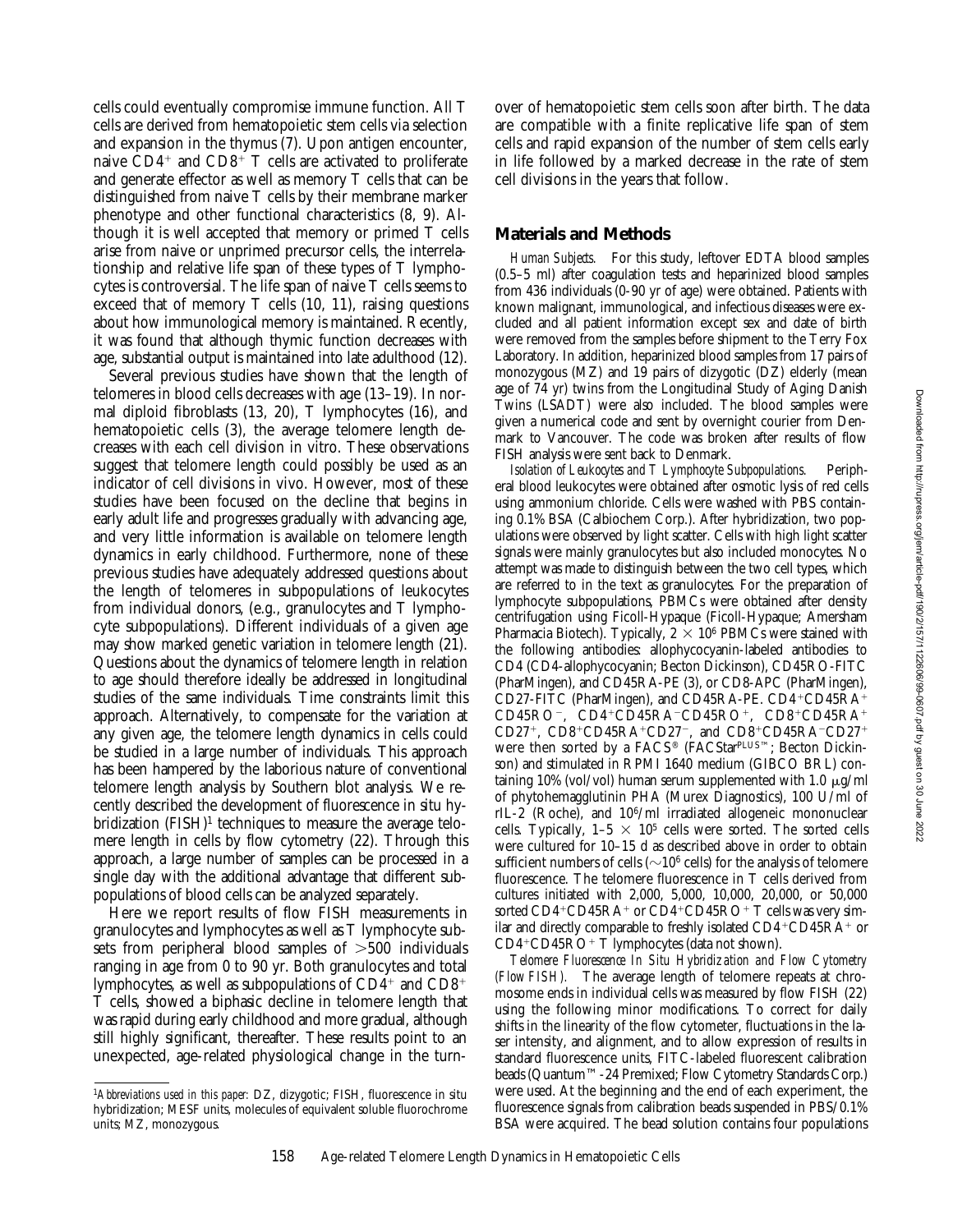ranging from 3,000 to 50,000 MESF (molecules of equivalent soluble fluorochrome) units (23) as well as nonfluorescent beads. Voltage and amplification of the FL1 parameter were set in such a way that blank, 5,579, 15,842 and 36,990 MESF units of microbeads gave 25, 162, 456, and 942 FL1 channels on a linear scale, respectively. The resulting calibration curve  $(y = 0.02604x)$  was then used to convert telomere fluorescence data to MESF units  $(\times 10^{-3})$ , allowing comparison of results among experiments. To estimate the telomere length (in bp) from telomere fluorescence in MESF units, the slope of the calibration curve previously described for lymphocyte subset  $(22)$   $(y = 0.019x)$  was used in the following equation (bp = MESF units  $\times$  0.02604  $\times$  0.019  $\times$ 103). To verify whether the same slope could be used for the analysis of the telomere fluorescence values obtained in the granulocyte subset, 15 granulocyte and lymphocyte subpopulations were further isolated and characterized separately by flow FISH and Southern blot (13). The telomere fluorescence of granulocyte and lymphocyte subsets was proportional to the mean size of terminal restriction fragments of DNA from the same cells. Furthermore, the slopes of the calibration curve obtained with purified granulocytes and lymphocytes were very similar to each other as well as to the previously described calibration curve (22). To analyze the day to day variation in flow FISH results, aliquots of the same frozen lymphoma cells (22) were analyzed in each experiment over the 6-mo period of the studies described in this paper. In 38 experiments, the mean  $(\pm SD)$  fluorescent value was  $12,150 \pm 1,840$  MESF units with a variation coefficient (CV) of 15%. The method-related variation in the telomere fluorescence that was measured in blood cells may exceed the variation in these control cells. Apart from variations in the time between sample collection and analysis (which may have affected the viability and fluorescence of granulocytes), it is possible (but unlikely) that in some of the samples abnormal cells were included in the analysis. In view of the large number of samples analyzed in our study, individual aberrant data points are not expected to impact significantly on results or conclusions.

*Statistical Analysis.* Linear and nonlinear least squares regression techniques were applied to analyze the relationship between telomere fluorescence and age for the different cell groups. Goodness-of-fit tests were carried out to compare various models using the extra sum of squares principle (24). Analysis of covariance

methods were used to study the effect of gender on the regressions on age. When pairs of dependent data sets were compared in terms of their relationship to age, bivariate regression techniques were applied as well as corresponding regressions on age of the pairwise differences in telomere fluorescence. Bisegmental linear fits to the data were calculated by placing a fine grid over the fluorescence-by-age data plane, and by computation of an optimal point and an optimal pair of lines passing through that point so as to minimize the total residual sums of squares.

# **Results**

*Telomere Fluorescence Analysis of Leukocyte Subpopulations.* Peripheral blood leukocytes were analyzed using flow cytometry after fluorescence in situ hybridization with labeled telomere probes as previously described (22). Selected windows were used to allow analysis of granulocytes and lymphocytes as single cells from the same blood sample (Fig. 1, A and B). For each cell subpopulation, the specific telomere fluorescence was calculated by subtracting the mean fluorescence of the background control (no probe) from the mean fluorescence obtained from cells hybridized with the telomere probe (Fig. 1, C, D, G, and H, horizontal bars). The separation between lymphoid cells and granulocytes/monocytes on the basis of scatter properties was validated in experiments with purified cell suspensions (Fig. 1, E, F, G, and H). The telomere fluorescence in both purified cell fractions was proportional to the mean size of terminal restriction fragments measured by Southern blot analysis (slopes and correlation coefficients similar to those previously reported in reference 22; results not shown).

*Rate of Telomere Sequence Loss in Human Leukocyte Subpopulations Varies with Age.* The rate of telomere shortening in granulocytes and lymphocytes from 301 individuals ranging in age from 0 to 90 yr was analyzed by linear regression. As shown in Fig. 2, the mean telomere fluorescence declined in both granulocytes and total lymphocytes with age. The loss in telomere fluorescence in granulocytes corre-

> Figure 1. Flow FISH analysis of normal human peripheral blood cells. Nucleated cells after lysis of red blood cells from a healthy 32-yr-old donor were analyzed after hybridization with or without FITClabeled (C<sub>3</sub>TA<sub>2</sub>)<sub>3</sub> peptide nucleic acid (shaded and open histograms, respectively, in C, D, G, and H). The cells were gated on region 1 (R1) on the basis of propidium iodide (PI) fluorescence and forward light scatter (FSC) as is shown in A. Regions 2 and 3 (R2 and R3) were selected within R1 from forward versus side scatter (SCC) dot plot histograms as is shown in B, E, and F. Results with purified lymphocytes (E and G) and granulocytes (F and H) confirmed the validity of selected light scatter gates R2 and R3 for analysis of unseparated blood cells (B). All

parameters were collected on a linear scale. Green fluorescence is expressed in MESF units using calibration beads analyzed at identical instrument settings at the beginning and end of each experiment (data not shown). Note that (i) the fluorescence of gated and purified cells is similar, (ii) granulocytes have a higher autofluorescence than lymphocytes, and (iii) the telomere fluorescence of lymphocytes (C and G) is more heterogeneous than that of granulocytes (D and H), reflecting a more diverse replicative history (22). The telomere fluorescence of cells was calculated by subtracting the mean background fluorescence from the mean fluorescence obtained with the telomere probe as is shown in C, D, G, and H.

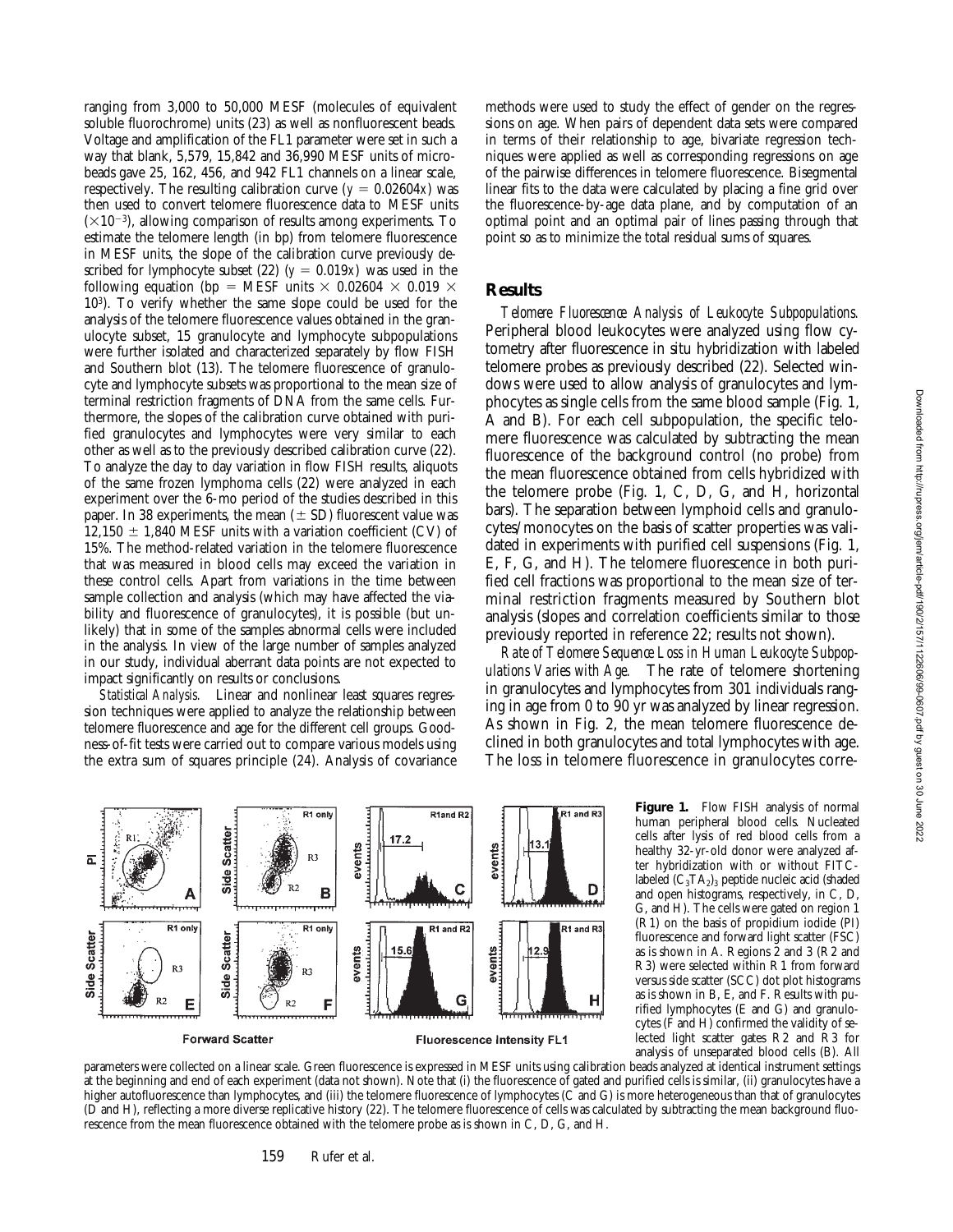

**Figure 2.** Loss of telomere fluorescence in lymphocytes and granulocytes from peripheral blood measured by flow FISH. The specific telomere fluorescence of lymphocytes and granulocytes was analyzed after gating on these cells as is shown in Fig. 1. Note the heterogeneity in telomere fluorescence values, the overall decline in telomere fluorescence in both cell types and the higher rate of telomere decline in lymphocytes. Insets show the results of bisegmented fit analysis for cells in the lymphocyte (top) and granulocyte (bottom) gate. Arrows indicate the optimal intersection of calculated regression lines (see also text and Table I).

sponded to 39 bp per year  $(R = -0.52, P < 0.0001)$ , and in lymphocytes to 59 bp per year  $(R = -0.74, P < 0.0001;$ Table I, top). The average telomere fluorescence values in both cell populations were slightly higher in female than in male donors; however, this difference did not reach statistical significance (results not shown).

A more detailed analysis of the data shown in Fig. 2 revealed that both granulocytes and lymphocytes showed a rapid and significant decline in telomere length during the first years of life (Table I, top). This observation suggested that a linear distribution of telomere fluorescence values over the whole age range did not adequately describe the telomere length dynamics in either population of cells. Although various models such as polynomial and logarithmic curve fitting were tested, only bisegmented line analysis increased the statistical significance over linear regression analysis (Table I, bottom, and Fig. 2 insets). The optimal

cut-off point for granulocytes was at 0.5 yr and for lymphocytes at 1.5 yr. In these time intervals both granulocytes and lymphocytes showed a remarkably rapid decline in telomere length, corresponding to 3,052 and 1,088 bp/yr, respectively, with a more gradual but still significant telomere loss thereafter (Table I, bottom). Of note, the shape of individual telomere fluorescence histograms also showed age- and cell type–specific patterns (results not shown). In early childhood the CV in granulocytes and lymphocytes was  $\sim$ 18%, whereas at  $>$ 60 yr, lymphocytes showed a markedly higher CV ( $\sim$ 25%), which was not observed in granulocytes.

*Analysis of Telomere Length in MZ and DZ Twins.* Considerable variation in telomere fluorescence between individuals, especially for granulocytes, was observed, with some young children having apparently fewer telomere repeats per cell than individuals over the age of 50 (Fig. 2). To further investigate the nature of this variation, we analyzed the correlation between telomere fluorescence values in granulocytes and lymphocytes in 36 pairs of MZ (17) and DZ (19) twins (mean age of 74 yr) as well as 17 pairs of unrelated individuals within the same age range. As shown in Table II, the MZ correlations were very high and statistically significant for both granulocytes and lymphocytes and so was the DZ correlation for granulocytes. Only a moderate (and statistically insignificant) correlation was found for DZ lymphocyte telomere fluorescence. No significant correlations were found in such comparisons between the cells from unrelated individuals.

Because age effects can bias analyses of twin resemblance, telomere fluorescence values were adjusted for the effects of age by subtracting the age-specific telomere fluorescence value obtained from the regression analyses (Table I) from the actual fluorescence values found. However, such age adjustment did not change the results substantially (results not shown). Most likely the number of observations in our study was insufficient to establish a significant correlation between telomere fluorescence and age in individuals  $>70$ yr of age (see Fig. 2). This consideration may also explain why no correlation was found in the age-matched unrelated pairs in this age group (Table II).

*Age-related Changes in T Lymphocyte Subsets.* One of the most striking findings was that peripheral blood lymphocytes showed a more pronounced rate of telomere loss than did granulocytes (Fig. 2). Moreover, as shown in Fig. 1, C and D, lymphocytes exhibited more heterogeneous telomere fluorescence signals than did granulocytes. A possible explanation for these observations is a progressive shift from naive to memory T cells with aging, together with the previously described difference in telomere length between these two subsets (22, 25). To test this hypothesis, we sorted  $CD45RA+$  naive and  $CD45RO+$  memory  $CD4+$  T lymphocytes as well as  $CD45RA+CD27+$  naive,  $CD45RA+$  $CD27$ <sup>-</sup> effector, and  $CD45RA$ <sup>-</sup> $CD27$ <sup>+</sup> memory  $CD8$ <sup>+</sup> T cells (9) from 135 individuals in the 0–90 yr age range (Fig. 3, with boxed areas corresponding to sort windows). The relative distribution of naive and memory  $CD4^+$  and  $CD8^+$ T cell subsets over three age cohorts (0–4, 4–35, and 35–90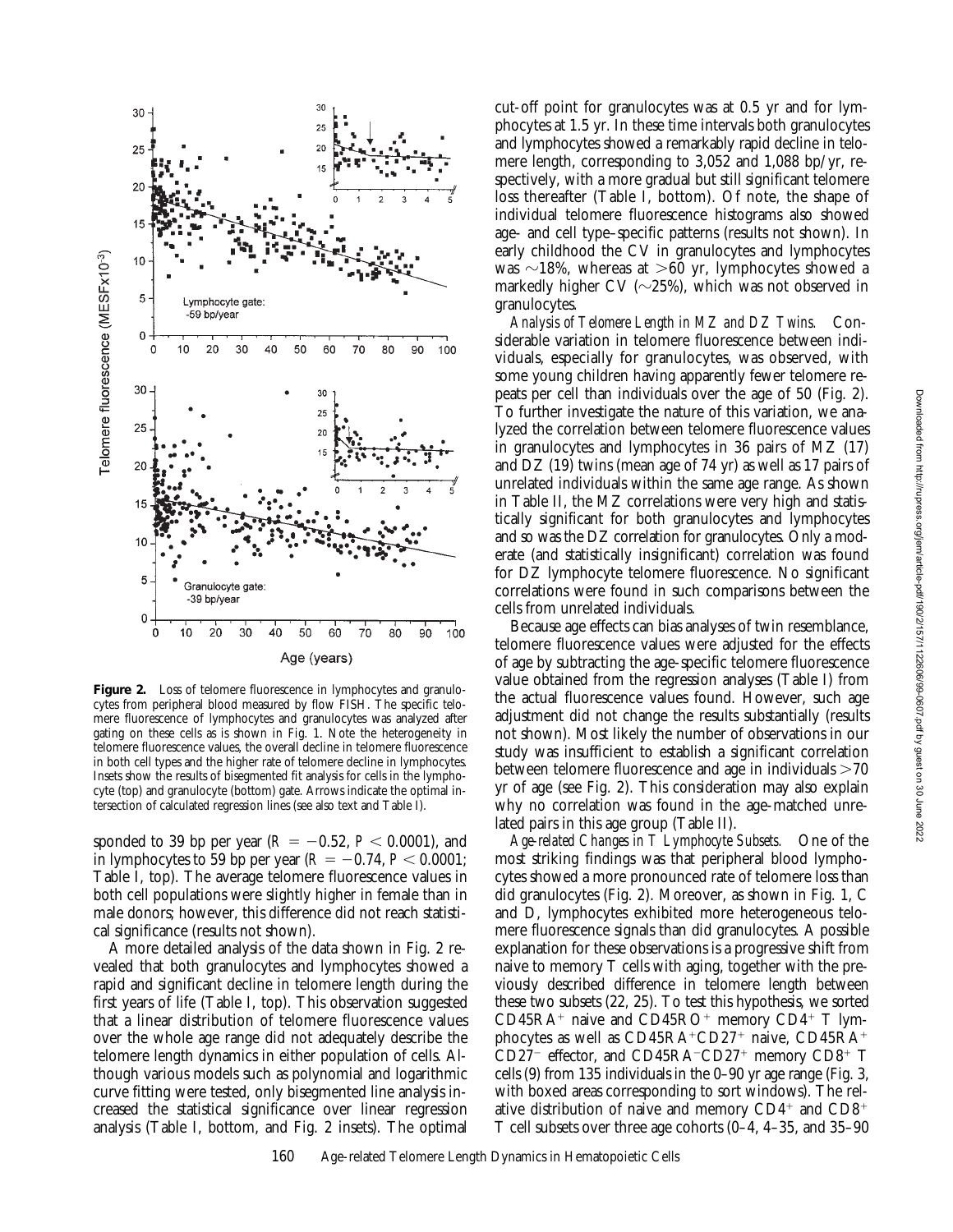| Subset*                    | Age range                 | $\boldsymbol{n}$ | y intercept<br>(MESF $\times$ 10 <sup>-3</sup> ) | Slope<br>(MESF $\times$ 10 <sup>-3</sup> /yr) | $Slope$ <sup><math>†</math></sup><br>(bp/yr) | $R$ value |
|----------------------------|---------------------------|------------------|--------------------------------------------------|-----------------------------------------------|----------------------------------------------|-----------|
| Linear regression analysis |                           |                  |                                                  |                                               |                                              |           |
|                            | yr                        |                  |                                                  |                                               |                                              |           |
| TL                         | $0 - 90$                  | 284              | 18.48                                            | $-0.119$                                      | $-59^{\$}$                                   | $-0.74$   |
| ${\rm G}$                  |                           | 292              | 15.96                                            | $-0.079$                                      | $-39^{\$}$                                   | $-0.52$   |
| <b>TL</b>                  | $0 - 4$                   | 67               | 20.34                                            | $-0.923$                                      | $-457$ <sup>§</sup>                          | $-0.34$   |
| G                          |                           | 69               | 17.43                                            | $-0.977$                                      | $-483$ <sup>§</sup>                          | $-0.34$   |
| <b>TL</b>                  | $4 - 90$                  | 217              | 17.73                                            | $-0.105$                                      | $-52$ <sup>§</sup>                           | $-0.69$   |
| G                          |                           | 223              | 15.73                                            | $-0.072$                                      | $-36^{\$}$                                   | $-0.48$   |
|                            | Bisegmented line analysis |                  |                                                  |                                               |                                              |           |
| TL                         | $0 - 1.5$                 | 38               | 20.96                                            | $-2.2$                                        | $-1,088$                                     |           |
|                            | $\geq 1.5$                | 246              | 17.82                                            | $-0.106$                                      | $-52$                                        |           |
| $G^{\parallel}$            | $0 - 0.5$                 | 23               | 18.59                                            | $-6.168$                                      | $-3,052$                                     |           |
|                            | $\geq 0.5$                | 269              | 15.54                                            | $-0.068$                                      | $-34$                                        |           |

**Table I.** *Loss of Telomere Fluorescence with Age in Blood Cells*

\*TL, total lymphocytes; G, granulocytes/monocytes as defined and separated by forward scatter/side scatter parameters.

<sup>‡</sup>Calculation from MESF to bp = MESF  $\times$  0.02604  $\times$  0.019  $\times$  10<sup>3</sup> (see Materials and Methods).

 $\frac{6}{5}P < 0.005$ .

 $\mathbb I$ Significant improvement over single-line linear regression analysis.

yr) is shown in Table III. In young children,  $>70\%$  of  $CD4^+$  and  $CD8^+$  T lymphocytes had a naive phenotype. A continuous decline with age in the proportion of naive  $CD4<sup>+</sup>$  and  $CD8<sup>+</sup>$  lymphocytes was observed, which paralleled an increase in the proportion of memory  $CD4^+$  and effector  $CD8^+$  cells, and to a lesser extent memory  $CD8^+$ cells. As a result, naive  $CD4^+$  and  $CD8^+$  T lymphocytes represented a minority after the age of 50 yr. This was particularly true for the  $CD8<sup>+</sup>$  naive T lymphocytes.

*Loss of Telomere Fluorescence in T Lymphocyte Subsets.* The telomere fluorescence in naive and memory  $CD4^+$ and  $CD8<sup>+</sup>$  T lymphocytes over the entire age range was analyzed using linear regression (Fig. 4). The mean telo-

**Table II.** *Correlation of Telomere Fluorescence Values in Granulocytes and Lymphocytes of Elderly MZ and DZ Twins and Paired Unrelated Individuals*

|           | TL      | G       |
|-----------|---------|---------|
| MZ        | $0.71*$ | $0.64*$ |
| DZ        | 0.18    | $0.59*$ |
| <b>UR</b> | $-0.22$ | $-0.34$ |
|           |         |         |

The telomere fluorescence in peripheral blood granulocytes (G) and total lymphocytes (TL) from 17 pairs of MZ twins, 19 pairs of DZ twins (mean age of 74 yr), and 17 pairs of unrelated (UR) age-matched control individuals was analyzed as described (Fig. 1). The intrapair resemblances for MZ and DZ twin pairs as well as age-matched pairs of unrelated individuals were estimated by intraclass correlation coefficients  $[r = 2\text{cov}/(\text{var1} + \text{var2})]$ .

\*Statistically significant  $(P < 0.05)$ .

161 Rufer et al.

mere fluorescence gradually declined with age in all four T lymphocyte subsets. A more pronounced decline in telomere fluorescence was found for memory  $CD4^+$  and  $CD8^+$ T cells when compared with naive  $CD4^+$  and  $CD8^+$  T lymphocytes (Table IV, top). Interestingly, naive  $CD4^+$ and  $CD8<sup>+</sup>$  T lymphocytes as well as granulocytes showed identical rates in telomere loss over the entire age range (Tables I and IV, tops). Taken together, the overall decline



**Figure 3.** Examples of the changes in cell surface phenotype of  $CD4$ <sup>+</sup> (top) and  $CD8<sup>+</sup>$  (bottom) T lymphocytes that occur with age. Note that in early childhood the majority of  $CD4^+$  T cells have a  $CD4^+$  $CD45\AA^+CD45\mathrm{RO}^-$  naive phenotype, whereas in older adults most  $CD4^+$  T cells have a  $CD45R\overline{A}$ <sup>-</sup> $CD45RO^+$  memory phenotype. Similar changes occur in  $CD8^+$  T cells. Boxed areas indicate windows that were used to sort cells with the indicated phenotype as well as the gates that were used to calculate the percentage of cells with a given phenotype shown in Table III.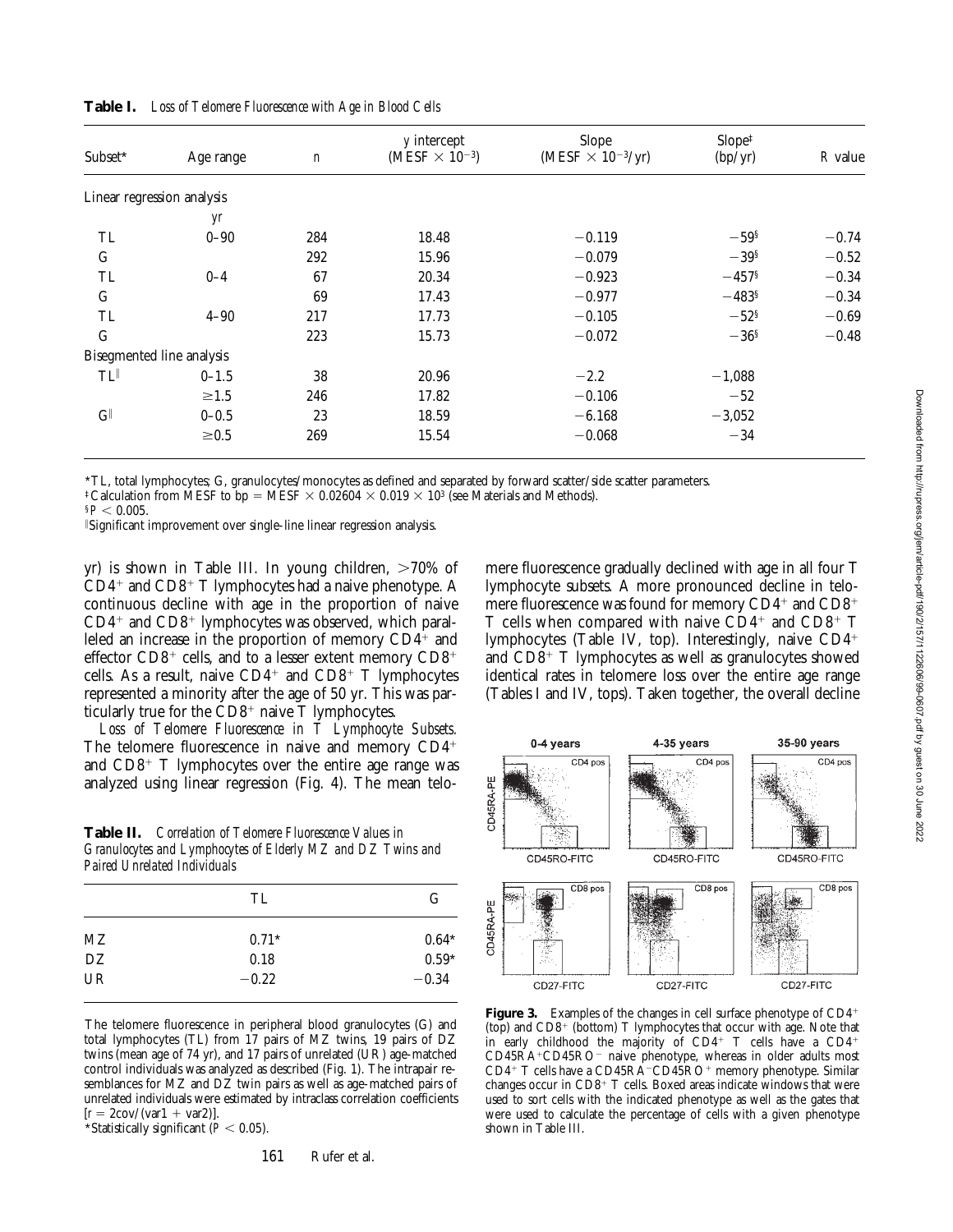|                |          |                        | Age                     |                          |  |  |
|----------------|----------|------------------------|-------------------------|--------------------------|--|--|
| <b>Subsets</b> |          | $0-4$ yr<br>$(n = 45)$ | $4-35$ yr<br>$(n = 45)$ | $35-90$ yr<br>$(n = 39)$ |  |  |
| $CD4+RA+RO^-$  | naive    | $74 \pm 11(46 - 92)$   | $47 \pm 18 (7 - 78)$    | $31 \pm 13(5-53)$        |  |  |
| $CD4+RA-RO+$   | memory   | $6 \pm 5 (0 - 23)$     | $24 \pm 12 (8 - 57)$    | $35 \pm 13(16-70)$       |  |  |
| $CD8+RA+27+$   | naive    | $72 \pm 16 (18 - 94)$  | $60 \pm 15 (25 - 88)$   | $25 \pm 13(2-51)$        |  |  |
| $CD8+RA+27$    | effector | $9 \pm 10 (0 - 54)$    | $12 \pm 9(2-42)$        | $28 \pm 15 (5 - 60)$     |  |  |
| $CD8+RA-27+$   | memory   | $2 \pm 3(0-8)$         | $5 \pm 4(1-18)$         | $7 \pm 5(1-21)$          |  |  |

**Table III.** *The Proportion of Naive and Memory Cells within Subpopulations of CD4*1 *and CD8*1 *T Cells Varies with Age*

Data is shown as percentage  $\pm$  SD. The range is shown in parentheses.



**Figure 4.** Linear regression analysis of telomere fluorescence and age in subpopulations of peripheral blood  $T$  lymphocytes. Subsets of  $CD4^+$  and  $CD8^+$  T lymphocytes were purified from donors of the indicated age using the sort windows described in Fig. 3. Note the relatively constant difference in telomere fluorescence between naive and memory CD4+ T lymphocytes after the first few years and the increasing difference in telomere fluorescence between  $CD8<sup>+</sup>$  naive and memory  $T$  lymphocytes.

in telomere length in lymphocytes with age appears to reflect telomere shortening in naive and memory T cells as well as a gradual shift from a naive to a memory phenotype.

In most cases, application of a bisegmented fit analysis on the data resulted in a statistically significant improvement over single-line linear regression analysis (Table IV, bottom). All T cell subsets showed a rapid decline in telomere length during the first years of life. This was particularly true for  $CD4$ <sup>+</sup> memory T lymphocytes. The rapid loss of telomere fluorescence in the memory  $CD4^+$  T subset lasted for 3.5 yr, whereas bisegmented line analysis revealed a cut-off at earlier time-points for naive  $CD4^+$  and  $CD8^+$  as well as memory  $CD8^+$  T cells (Table IV, bottom, and Fig. 5). Because no significant differences in telomere length were found between naive and memory T cell subsets from newborns (results not shown), the shift from naive to memory T cells appears to coincide with a rapid and increasing difference in telomere fluorescence, especially in the CD4 compartment. After this initial rapid decline, a more gradual decline in telomere fluorescence in all T cell subsets was observed with a similar rate in naive  $CD4^+$  and  $CD8^+$  T lymphocytes (30 and 27 bp/yr, respectively). Surprisingly, memory  $CD8^+$  T cells showed a higher decline than did memory  $CD4+T$  lymphocytes, with a calculated telomere rate loss of 44 bp/yr versus 25 bp/yr (Table IV, bottom). As a result, memory CD8<sup>+</sup> T lymphocytes showed a progressive and steadily increasing difference in telomere fluorescence between naive and memory subsets with age (Fig. 4 and Table IV, bottom). In contrast, the difference in telomere fluorescence between naive and memory  $CD4^+$ T cells remained relatively constant with age, as has been described previously (22, 25).

### **Discussion**

*Does the Telomere Length in Blood Cells Reflect Their Replicative History?* A major unresolved issue in mammalian telomere biology is whether the loss of telomere repeats in somatic cells occurs at a constant rate with each cell division or whether it is variable and dependent on the cellular levels of positive and negative regulatory factors. Based on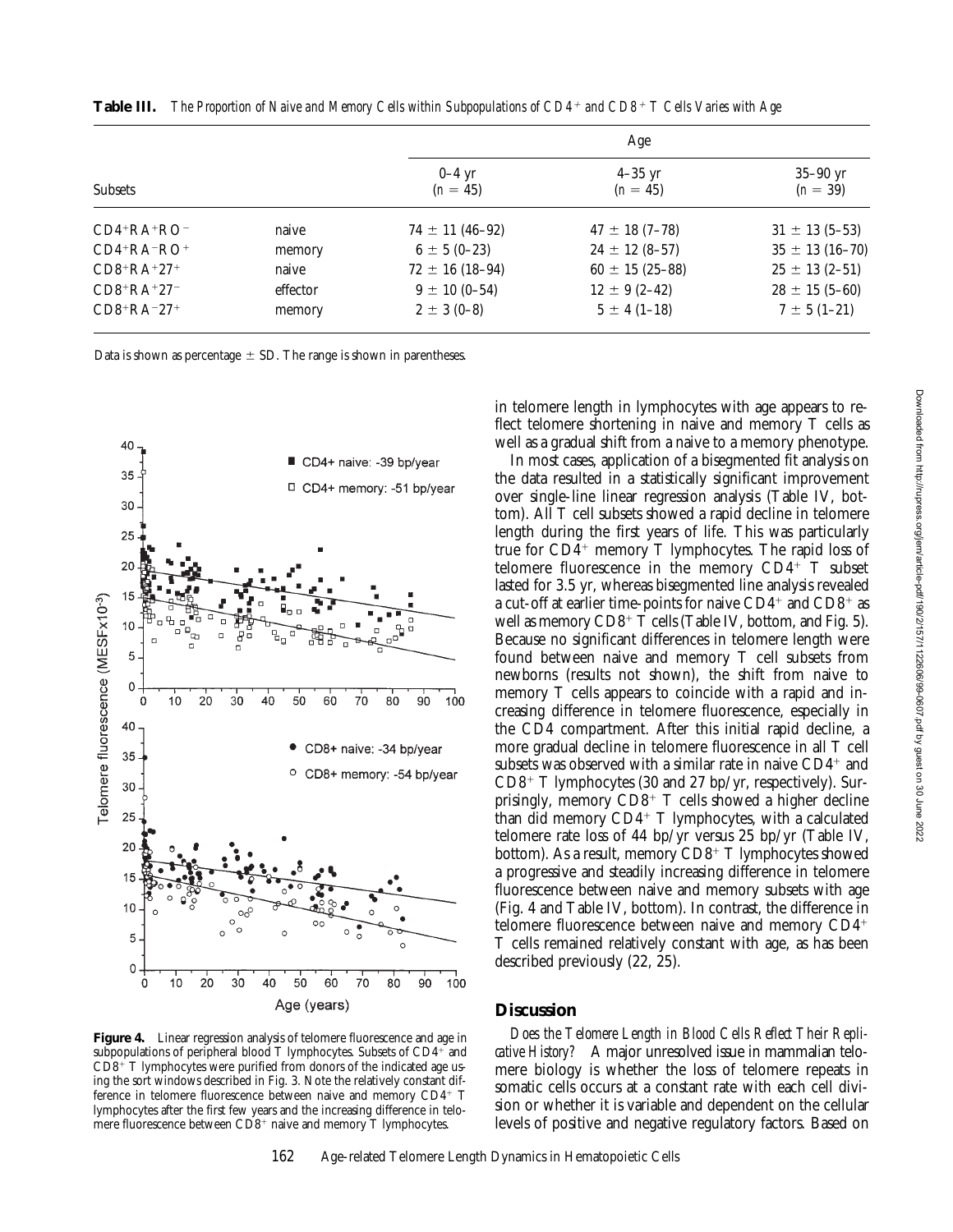| Subset*                    | Age range  | $\boldsymbol{n}$ | y intercept<br>(MESF $\times$ 10 <sup>-3</sup> ) | Slope<br>(MESF $\times$ 10 <sup>-3</sup> /yr) | $Slope^{\ddagger}$<br>(bp/yr) | $R$ value |
|----------------------------|------------|------------------|--------------------------------------------------|-----------------------------------------------|-------------------------------|-----------|
| Linear regression analysis |            |                  |                                                  |                                               |                               |           |
|                            | yr         |                  |                                                  |                                               |                               |           |
| $CD4 + N$                  | $0 - 90$   | 127              | 19.56                                            | $-0.079$                                      | $-39§$                        | $-0.53$   |
| $CD4 + M$                  | $0 - 90$   | 109              | 15.07                                            | $-0.103$                                      | $-51§$                        | $-0.63$   |
| $CD8 + N$                  | $0 - 90$   | 126              | 18.1                                             | $-0.069$                                      | $-34^s$                       | $-0.49$   |
| $CD8 + M$                  | $0 - 90$   | 77               | 15.76                                            | $-0.11$                                       | $-54§$                        | $-0.69$   |
| Bisegmented line analysis  |            |                  |                                                  |                                               |                               |           |
| $CD4 + N$                  | $0 - 1$    | 38               | 20.97                                            | $-2.34$                                       | $-1,158$                      |           |
|                            | $\geq$ 1   | 89               | 18.7                                             | $-0.06$                                       | $-30$                         |           |
| $CD4 + M$                  | $0 - 3.5$  | 32               | 18.81                                            | $-1.93$                                       | $-955$                        |           |
|                            | $\geq 3.5$ | 77               | 12.22                                            | $-0.05$                                       | $-25$                         |           |
| $CD8 + N$                  | $0 - 1.5$  | 43               | 18.98                                            | $-1.11$                                       | $-549$                        |           |
|                            | $\geq 1.5$ | 83               | 17.38                                            | $-0.055$                                      | $-27$                         |           |
| $CD8 + M$                  | $0 - 1.5$  | 17               | 19.64                                            | $-3.46$                                       | $-1,712$                      |           |
|                            | $\geq 1.5$ | 60               | 14.59                                            | $-0.088$                                      | $-44$                         |           |

**Table IV.** *Loss of Telomere Fluorescence in T Lymphocytes Varies with Age*

\*CD4 + N, CD4 naive; CD4 + M, CD4 memory; CD8 + N, CD8 naive; CD8 + M, CD8 memory.

<sup>‡</sup>Calculation from MESF to bp = MESF  $\times$  0.02604  $\times$  0.019  $\times$  10<sup>3</sup> (see Materials and Methods).

 $\frac{6}{5}P < 0.0001$ .

 $\mathbb I$ Significant improvement over single-line linear regression fit.

the observation that telomeric sequences are not lost at a constant rate throughout life in normal human leukocytes, Frenck et al. concluded that developmental stage-dependent changes in the rate of telomere loss must occur and that telomere length cannot be a direct reflection of cellular turnover (19). Our more extensive data set on the rate of telomere shortening in granulocytes and (sub)populations of T cells do not contradict the results of this previous study. However, in contrast to Frenck et al., we believe that known ontogeny-related functional differences in primitive hematopoietic cells (2) and a relatively simple model of telomere erosion in stem cells most easily explain the data. According to this model, each postnatal division in stem cells results in more or less constant losses of telomere repeats. Consequently, heritable differences in telomere length and the number of cell divisions will determine the telomere length in stem cells and their progeny. The model implies that the telomerase activity present in purified "candidate" stem cells (26, 27) and T cells (28–30) is not capable of elongating or maintaining<sup>2</sup> the length of telomeres in these cells under normal physiological conditions in vivo. This simple telomere loss model may not be valid for all somatic cells in humans. For example, primary human B cells appear to be capable of extending their telomeres in the germinal center of lymph nodes (30, 31).

*Variation in Telomere Length.* Previous studies using Southern blot analysis have documented considerable variation in the average length of telomeric DNA at any given age (14, 16, 17). In studies of MZ and DZ twins, this variation was found to be to a large extent genetically determined (21). The results reported here confirm and extend these previous studies. A large variation in the telomere fluorescence of granulocytes as well as lymphocytes was observed (Fig. 2). We assume that method as well as cell sample–related variables will have contributed to the observed variation (see Materials and Methods). However, analysis of blood samples from MZ and DZ twins as well as pairs of unrelated individuals (Table II) suggests that genetic differences are the major contributors to the observed variation in telomere fluorescence values. Despite the relatively small number and the relative old age of the twins studied (all between 73 and 88 yr old), the MZ correlation for telomere fluorescence in lymphocytes was significantly higher than the DZ correlation  $(P < 0.05)$ , confirming the influence of genetic factors on the variation in telomere fluorescence. In granulocytes, both the MZ and DZ correlations were very high and statistically significant, but there was only a marginal and statistically insignificant difference between the two. This result does not exclude a major influence of genetic factors on the telomere length in granulocytes and their precursors. Previous studies in the mouse have shown that telomere length adjustments do occur in somatic cells under the control of a gene that was mapped to a distal region of chromosome 2q (32). Most likely the primary determinants of telomere length in humans are heritable

<sup>2</sup>The maintenance of short telomeres in a serially passaged memory T cell clone (22) is not an exception. Recently we found a clonal chromosomal abnormality in these cells  $(t(1,19))$ , that was already present before cloning (results not shown).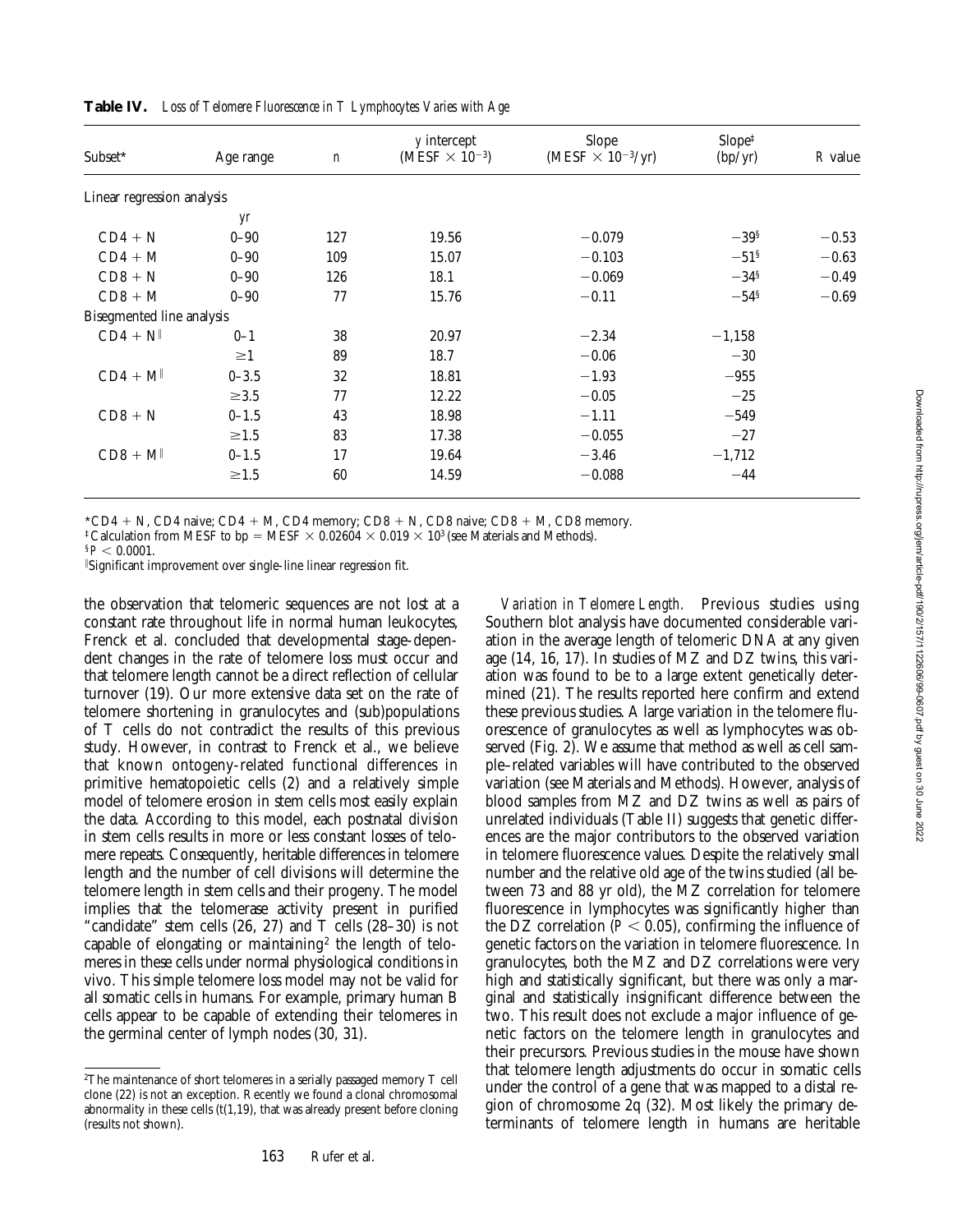

Figure 5. Rapid loss of telomere fluorescence in T cell subsets in early childhood. The data over the whole age range shown in Fig. 4 were subjected to bisegmented fit analysis. Arrows indicate the age that resulted in a significantly better fit for most cell types than was obtained by linear regression. Note the similar telomere fluorescence in naive and memory  $CD4^+$  and  $CD8^+$  T lymphocytes at birth and the relative rapid loss of telomere fluorescence particularly in  $CD4^+$  memory T lymphocytes.

chromosome-specific factors (33) as well as (genetic) factors that adjust the length of telomeres in diploid cells of the developing embryo (32). Interestingly, similarities in telomere length were maintained throughout life in both MZ and DZ twins. This observation suggests that the total number of cell divisions (and the amount of telomeric DNA lost per cell division) in granulocytes and lymphocytes from related individuals is remarkably similar.

*Implications of Variations in Telomere Length.* The nature of the heritable variation in telomere length and its consequences are intriguing. At first glance, the variation in telomere fluorescence values in childhood appears to be larger than in adults (Fig. 2). In a previous study, we observed that telomere fluorescence values within normal adult bone marrow metaphases are not normally distributed (34), suggesting that a minimum number of repeats is maintained at each telomere. Recently, telomere length measurements by Southern blot analysis as well as FISH were found to best fit a lognormal distribution and it was suggested that this may relate to the breaking and recombination of telomeres in normal somatic cells (35). Given the overall decline in telomere length with age, it is tempting to speculate that, at any given age, cells from individuals with long telomeres may have a larger replicative potential than cells from individuals with short telomeres. However, it should be kept in mind that the actual mechanism by which telomere shortening triggers cell senescence in human cells is currently not known (for review see references 36 and 37). One possibility is that the telomere length on individual chromosomes (33) is a better predictor of replicative senescence than is the average telomere length measured here. In view of the significant decline in telomere length with age, a relationship between this parameter and life span in general also seems possible. Ideally, longitudinal studies should be performed to address this issue, as the telomere length kinetics in individuals may be different from the population kinetics described here. For example, the turnover rate of stem cells may vary between individuals, complicating the relationship between age and telomere length. Interestingly, in mice the genetically controlled fraction of actively cycling hematopoietic progenitor cells correlates significantly with the life span of the animal (38), whereas the overall telomere length clearly does not (32). Further studies in all these areas are needed to fully understand the value and potential of telomere length measurements in studies of aging and the (patho)physiology of stem cells and their myeloid and lymphoid progeny.

*Turnover of Blood Cells Estimated from Telomere Fluorescence Data.* The results of this study have far-reaching implications for models of the cellular turnover in stem cells and T cells. Both granulocytes and naive T lymphocytes showed a dramatic and parallel decline in telomere fluorescence in the first 2 yr after birth, followed by a 30-fold lower rate in telomere shortening after 4 yr of age (Tables I and IV). These telomere length kinetics most likely reflect the turnover of the hematopoietic stem cells, the progenitors of both cell types. Other explanations such as a similar turnover in lineage-restricted precursors or a physiological change in telomere length unrelated to cell division affecting multiple lineages in a similar manner cannot be excluded at this point but seem less likely. Assuming a loss of between 50 and 100 bp per cell division (39, 40), our observations are compatible with 15–30 stem cell divisions in the first half year followed by less than one stem cell division per year in the following years.

In previous studies we showed that hematopoietic progenitor cells, including purified "candidate" stem cells, lose telomeric DNA with proliferation in vitro and in vivo (3), and we suggested that telomere shortening in stem cells could explain the telomere shortening in leukocytes that has been observed by others (14–19, 21). In separate studies we showed that the proliferative potential of purified "candidate" stem cells in humans and mice is subject to pronounced ontogeny-related changes (2, 41). On the basis of these findings, we proposed the intrinsic timetable (IT)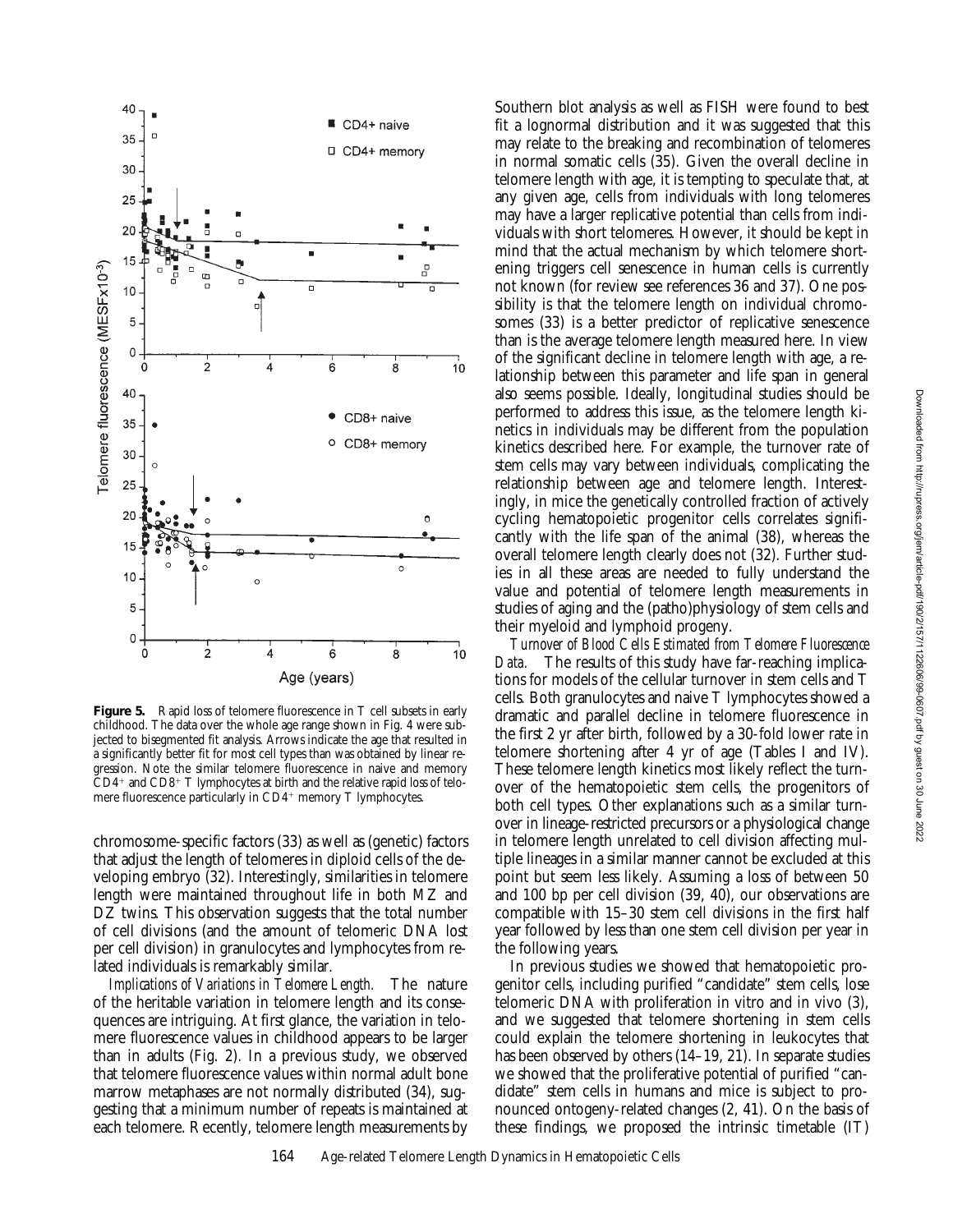model of stem cell biology, which incorporates both ontogeny-related functional changes and the loss of telomere repeats (1). Similar to the clonal succession (42) and generational age (43, 44) models, the intrinsic timetable model assumes that stem cells have a restricted capacity for proliferation in vivo and that life-long production of blood cells is derived from a population of stem cells with limited replicative potential. Limitations in the number of times that stem cells can divide may require special control mechanisms to avoid replicative exhaustion. We recently reported that purified "candidate" stem cells from human fetal liver maintain long-term in vitro hematopoiesis through asymmetric cell divisions (45). In these studies we observed that daughter cells resulting from the cell division of purified single precursors do not enter mitosis simultaneously. Strikingly, slowly dividing daughter cells were endowed with the largest numerical expansion potential. Asymmetric divisions at the level of stem cells are expected to result in a hierarchy within the stem cell compartment in which cells differ in replicative history and associated self-renewal properties. Such a hierarchy could explain the large "self-renewal" potential of hematopoietic tissues that is apparent from marrow regeneration after stem cell transplantation or marrow injury. The principle of an extensive replicative hierarchy may also be applicable to stem cells from other tissues with continued cell turnover. Comparisons between the telomere fluorescence in the progeny of single purified stem cells and their functional properties can be used to test this hypothesis.

*Telomere Length Dynamics in Lymphocyte Subpopulations.* Relative to naive T cells and granulocytes, memory T lymphocytes showed an even higher loss of telomere fluorescence in the first 4 yr. Most likely the rapid and sustained loss of telomere repeats in memory  $CD4^+$  T cells in early childhood reflects repeated antigenic challenges to the infant immune system in the form of infections and vaccination. Together with previously observed differences in the telomere length between naive and memory T cells (22, 25), these observations support the notion that each cell division in T cells results in the loss of telomere repeats. In view of these observations, the readily detectable presence of telomerase in T cells (for review see references 46 and 47) is puzzling. One possibility is that telomeres in T cells are relatively inaccessible to the enzyme or that levels of telomerase are insufficient to increase telomere length. Interestingly, the loss of telomere fluorescence in CD8 cells was less pronounced than that in CD4 cells in early childhood (Fig. 5 and Table IV). However, after the age of four, the fluorescence of  $CD8<sup>+</sup>$  memory T cells gradually declined more than in  $CD4^+$  memory  $\dot{T}$  cells (Fig. 4 and Table IV). As a result, relatively short telomeres were observed in both

cell types in subjects  $>60$  yr old. At this time most circulating  $T$  cells are of the "memory" type (Table III) and  $CD8<sup>+</sup>$ T cells are increasingly oligoclonal (48, 49). The relationship among T cell clonality, telomere length, and immune senescence deserves further study.

A major finding in this study was that the loss of telomere fluorescence in granulocytes was parallel to that of naive T cells over the whole age range. Again assuming a simple relation between telomere length and replicative history, this observation suggests that the number of cell divisions between granulocytes, naive T cells, and their common precursors (stem cells) is relatively constant throughout life. According to this model, the telomere loss rates in granulocytes and naive T cells are expected to be equal, even if these cells and their immediate precursors are dividing at different rates. Recent data indicating that although thymic function declines with age, substantial output of naive T cells is maintained into late adulthood (12) support this model. Because telomere fluorescence values in naive T cells were always higher than those in granulocytes, the data further suggest that the number of cell divisions between granulocytes and stem cells is higher than that between naive T cells and stem cells. The differences in telomere length between granulocytes and lymphocyte subpopulations reported here are large relative to the reported differences in telomere length between the donors and recipients of allogeneic bone marrow transplants (4, 5). In these previous studies, the telomere length was measured using DNA extracted from unfractionated circulating leukocytes. Our data suggest that similar studies using subpopulations of cells are needed to address questions about stem cell turnover and immune reconstitution in transplant recipients. Such studies are currently in progress.

Although lymphocytes showed higher telomere fluorescence values than did granulocytes at birth, the opposite was true after the age of 60 in the majority of individuals (Fig. 2 and Table I). This observation is most likely explained by the age-related increase in the percentage of memory T cells, which have shorter telomeres than naive T cells (Table III and Fig. 4). In general, our data support the notion that telomere-related restrictions in replicative potential are more likely to occur in (memory) T cells than in other cells of the hematopoietic system, such as the precursors of granulocytes.

We conclude that studies of telomere length in different cell types by flow cytometry provide important insights into the organization and turnover of hematopoietic cells including T cells. Adaptation of telomere FISH to tissue sections may provide similar information about the less readily accessible cells in solid organs.

165 Rufer et al.

We thank Connie Eaves, Gerry Krystal, and Claudia Bos for critical reading of the manuscript. Debra Gindis and Karin Batt are thanked for help with the collection and coding of blood samples. We also thank Visia Dragowska, Giovanna Cameron, Rick Zapf, and Gayle Thornbury for help with the sorting of cells.

This work was supported by grants AI29524 and GM56162 from the National Institutes of Health and by a grant from the National Cancer Institute of Canada with funds from the Terry Fox Run. N. Rufer was a re-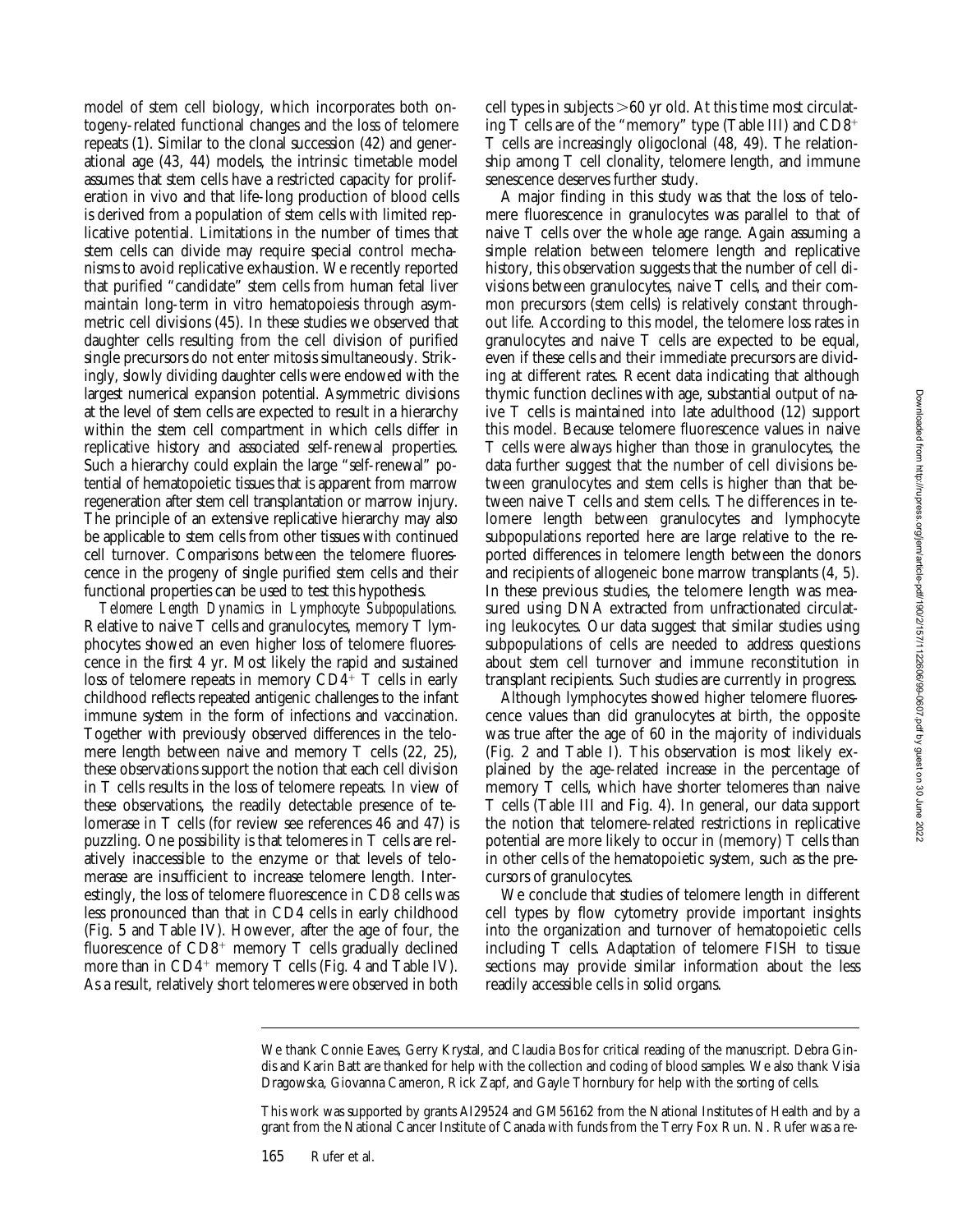cipient of a fellowship from the Fonds National Suisse. T.H. Brümmendorf is funded by a grant from the Deutsche Forschungsgemeinschaft. S. Kolvraa and C. Bischoff are supported through the Danish Center for Molecular Gerontology under the Danish National Research Foundation. K. Christensen is supported by National Institute on Aging research grant NIA-PO1-AG08761 and the Danish National Research Foundation.

Address correspondence to Peter Lansdorp, Terry Fox Laboratory, 601 West 10th Ave., Vancouver, BC V5Z 1L3, Canada. Phone: 604-877-6070, ext. 3026; Fax: 604-877-0712; E-mail: peter@terryfox.ubc.ca

*Submitted: 9 April 1999 Revised: 25 May 1999 Accepted: 1 June 1999*

#### **References**

- 1. Lansdorp, P.M. 1997. Self-renewal of stem cells. *Biol. Blood Marrow Transplant.* 3:171–178.
- 2. Lansdorp, P.M., W. Dragowska, and H. Mayani. 1993. Ontogeny-related changes in proliferative potential of human hematopoietic cells. *J. Exp. Med.* 178:787–791.
- 3. Vaziri, H., W. Dragowska, R.C. Allsopp, T.E. Thomas, C.B. Harley, and P.M. Lansdorp. 1994. Evidence for a mitotic clock in human hematopoietic stem cells: loss of telomeric DNA with age. *Proc. Natl. Acad. Sci. USA.* 91:9857–9860.
- 4. Notaro, R., A. Cimmino, D. Tabarini, B. Rotoli, and L. Luzzatto. 1997. In vivo telomere dynamics of human hematopoietic stem cells. *Proc. Natl. Acad. Sci. USA.* 94:13782–13785.
- 5. Wynn, R.F., M.A. Cross, C. Hatton, A.M. Will, L.S. Lashford, T.M. Dexter, and N.G. Testa. 1998. Accelerated telomere shortening in young recipients of allogeneic bone-marrow transplants. *Lancet.* 351:178–181.
- 6. Akiyama, M., Y. Hoshi, S. Sakurai, H. Yamada, O. Yamada, and H. Mizoguchi. 1998. Changes of telomere length in children after hematopoietic stem cell transplantation. *Bone Marrow Transplant.* 21:167–171.
- 7. von Boehmer, H. 1994. Positive selection of lymphocytes. *Cell.* 76:219–228.
- 8. Smith, S.H., M.H. Brown, D. Rowe, R.E. Callard, and P.C. Beverley. 1986. Functional subsets of human helper-inducer cells defined by a new monoclonal antibody, UCHL-1. *Immunology.* 58:63–70.
- 9. Hamann, D., P.A. Baars, M.H.G. Rep, B. Hooibrink, S.R. Kerkhof-Garde, M.R. Klein, and R.A.W. van Lier. 1997. Phenotypic and functional separation of memory and effector human CD8<sup>1</sup> T cells. *J. Exp. Med.* 186:1407–1418.
- 10. Michie, C.A., A. McLean, C. Alcock, and P.C. Beverley. 1992. Lifespan of human lymphocyte subsets defined by CD45 isoforms. *Nature.* 360:264–265.
- 11. Tough, D.F., and J. Sprent. 1994. Turnover of naive- and memory-phenotype T cells. *J. Exp. Med.* 179:1127–1135.
- 12. Douek, D.C., R.D. McFarland, P.H. Keiser, E.A. Gage, J.M. Massey, B.F. Haynes, M.A. Polis, A.T. Haase, M.B. Feinberg, J.L. Sullivan, et al. 1998. Changes in thymic function with age and during the treatment of HIV infection. *Nature.* 396:690–695.
- 13. Harley, C.B., A.B. Futcher, and C.W. Greider. 1990. Telomeres shorten during ageing of human fibroblasts. *Nature.* 345:458–460.
- 14. Hastie, N.D., M. Dempster, M.G. Dunlop, A.M. Thompson, D.K. Green, and R.C. Allshire. 1990. Telomere reduction in human colorectal carcinoma and with ageing. *Nature.* 346:866–868.
- 15. Lindsey, J., N.I. McGill, L.A. Lindsey, D.K. Green, and H.J. Cooke. 1991. In vivo loss of telomeric repeats with age in humans. *Mutat. Res.* 256:45–48.
- 16. Vaziri, H., F. Schachter, I. Uchida, L. Wei, X. Zhu, R. Effros, D. Cohen, and C.B. Harley. 1993. Loss of telomeric DNA during aging of normal and trisomy 21 human lymphocytes. *Am. J. Hum. Genet.* 52:661–667.
- 17. Iwama, H., K. Ohyashiki, J.H. Ohyashiki, S. Hayashi, N. Yahata, K. Ando, K. Toyama, A. Hoshika, M. Takasaki, M. Mori, and J.W. Shay. 1998. Telomeric length and telomerase activity vary with age in peripheral blood cells obtained from normal individuals. *Hum. Genet.* 102:397–402.
- 18. Jeanclos, E., A. Krolewski, J. Skurnick, M. Kimura, H. Aviv, J.H. Warram, and A. Aviv. 1998. Shortened telomere length in white blood cells of patients with IDDM. *Diabetes.* 47: 482–486.
- 19. Frenck, R.W., Jr., E.H. Blackburn, and K.M. Shannon. 1998. The rate of telomere sequence loss in human leukocytes varies with age. *Proc. Natl. Acad. Sci. USA.* 95:5607– 5610.
- 20. Allsopp, R.C., and C.B. Harley. 1996. Evidence for a critical telomere length in senescent human fibroblasts. *Exp. Cell Res.* 219:130–136.
- 21. Slagboom, P.E., S. Droog, and D.I. Boomsma. 1994. Genetic determination of telomere size in humans: a twin study of three age groups. *Am. J. Hum. Genet.* 55:876–882.
- 22. Rufer, N., W. Dragowska, G. Thornbury, E. Roosnek, and P.M. Lansdorp. 1998. Telomere length dynamics in human lymphocyte subpopulations measured by flow cytometry. *Nat. Biotechnol.* 16:743–747.
- 23. Henderson, L.O., G.E. Marti, A. Gaigalas, W.H. Hannon, and R.F. Vogt, Jr. 1998. Terminology and nomenclature for standardization in quantitative fluorescence cytometry. *Cytometry.* 33:97–105.
- 24. Draper, N.R., and H. Smith. 1998. Applied Regression Analysis, 3rd Edition. John Wiley and Sons, NY.
- 25. Weng, N.-P., B.L. Levine, C.H. June, and R.J. Hodes. 1995. Human naive and memory T lymphocytes differ in telomeric length and replictive potential. *Proc. Natl. Acad. Sci. USA.* 92: 11091–11094.
- 26. Chiu, C.-P., W. Dragowska, N.W. Kim, H. Vaziri, J. Yui, T.E. Thomas, C.B. Harley, and P.M. Lansdorp. 1996. Differential expression of telomerase activity in hematopoietic progenitors from adult human bone marrow. *Stem Cells.* 14: 239–248.
- 27. Yui, J., C.-P. Chiu, and P.M. Lansdorp. 1998. Telomerase activity in candidate stem cells from fetal liver and adult bone marrow. *Blood.* 91:3255–3262.
- 28. Weng, N.-P., B.L. Levine, C.H. June, and R.J. Hodes. 1996. Regulated expression of telomerase activity in human T lymphocyte development and activation. *J. Exp. Med.* 183: 2471–2479.
- 29. Weng, N.-P., B.L. Levine, C.H. June, and R.J. Hodes.